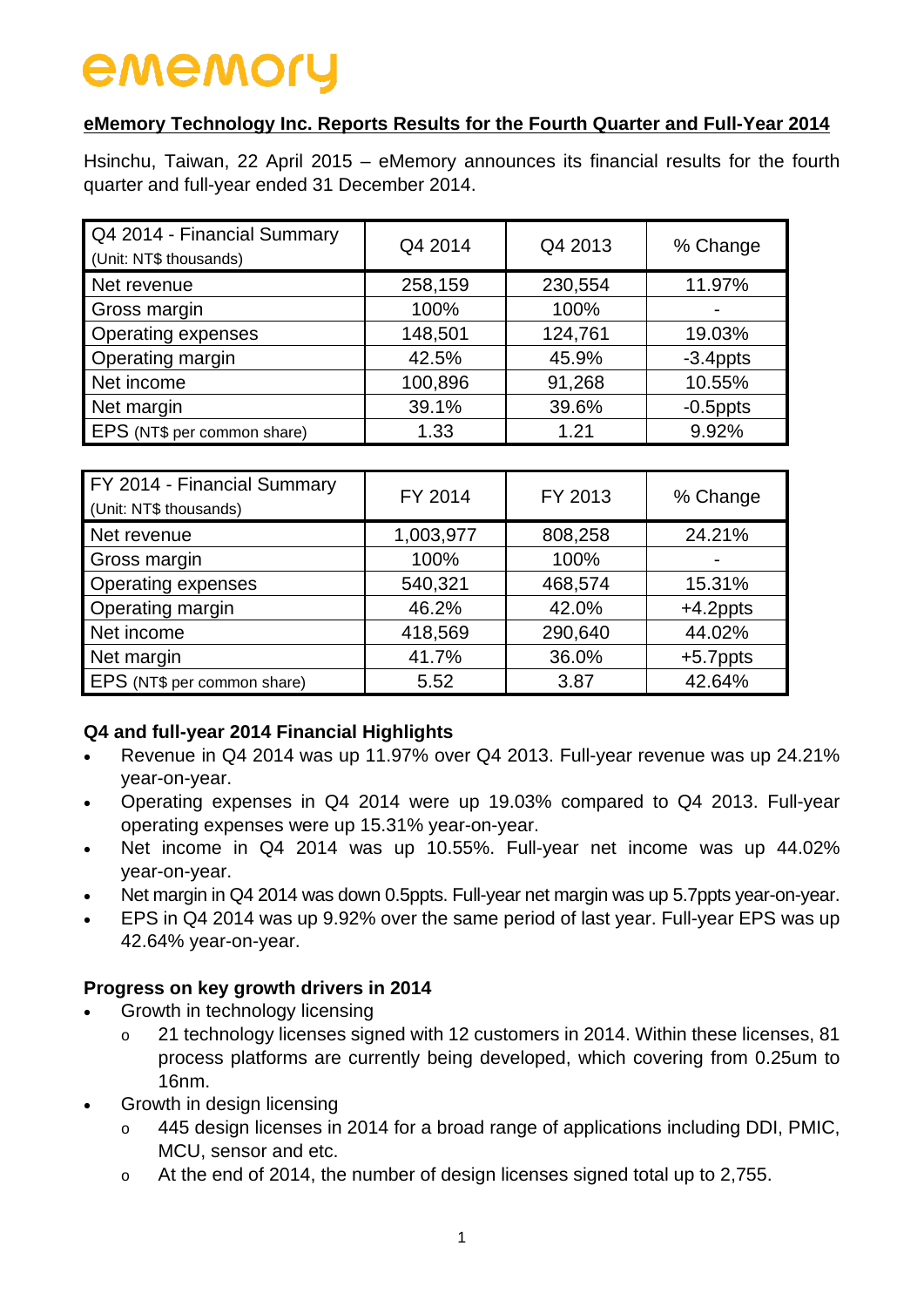# • Growth in wafer production

Over 2.69 million embedded eMemory SIP wafers were shipped in 2014. At the end of 2014, over 10 million embedded eMemory SIP wafers were shipped cumulatively.

## **Outlook**

We are forecasting 2015 to be another year of good growth. Our outlook reflects continued leadership in eNVM business and is driven by accumulated technology and market developments in the past few years.

As technology expands to advance nodes and MTP related, we expect that our license revenue will keep increasing in 2015. Particularly, there are several major licensing cases in discussion, which are expected to deliver fruitful results in the first half of 2015.

For royalty revenue contributions, we anticipate continued growth will be driven by leading-age technologies, cumulative new tape-outs, and new product applications.

## **Management remarks**

2014 licensing revenues were similar to that of 2013 and 2014 royalty revenues increased by 34.72% year-on-year. With the new platforms developed and new product tape-outs over the past few years, we expect that the revenue will continue to grow with good momentum in 2015. Looking forward, we will continue to broaden our IP portfolio to fulfill customers' ongoing demands.

| Q4 2014 – Revenue Breakdown<br>(Unit: NT\$ thousands) | Q4 2014 | Q4 2013 | % Change  |
|-------------------------------------------------------|---------|---------|-----------|
| Licensing                                             | 51,849  | 56,933  | $-8.93\%$ |
| Royalty                                               | 206,310 | 173,621 | 18.83%    |
| Total                                                 | 258,159 | 230,554 | 11.97%    |

## **Financial review**

| FY 2014 - Revenue Breakdown<br>(Unit: NT\$ thousands) | 2014      | 2013    | % Change |
|-------------------------------------------------------|-----------|---------|----------|
| Licensing                                             | 246,073   | 245,688 | 0.16%    |
| Royalty                                               | 757,904   | 562,570 | 34.72%   |
| Total                                                 | 1,003,977 | 808,258 | 24.21%   |

# **Total revenues**

Total revenues in Q4 2014 were NT\$ 258.16 million, up 11.97% versus Q4 2013.

Full-year 2014 revenues amounted to NT\$1,003.98 million, up 24.21% on full-year 2013.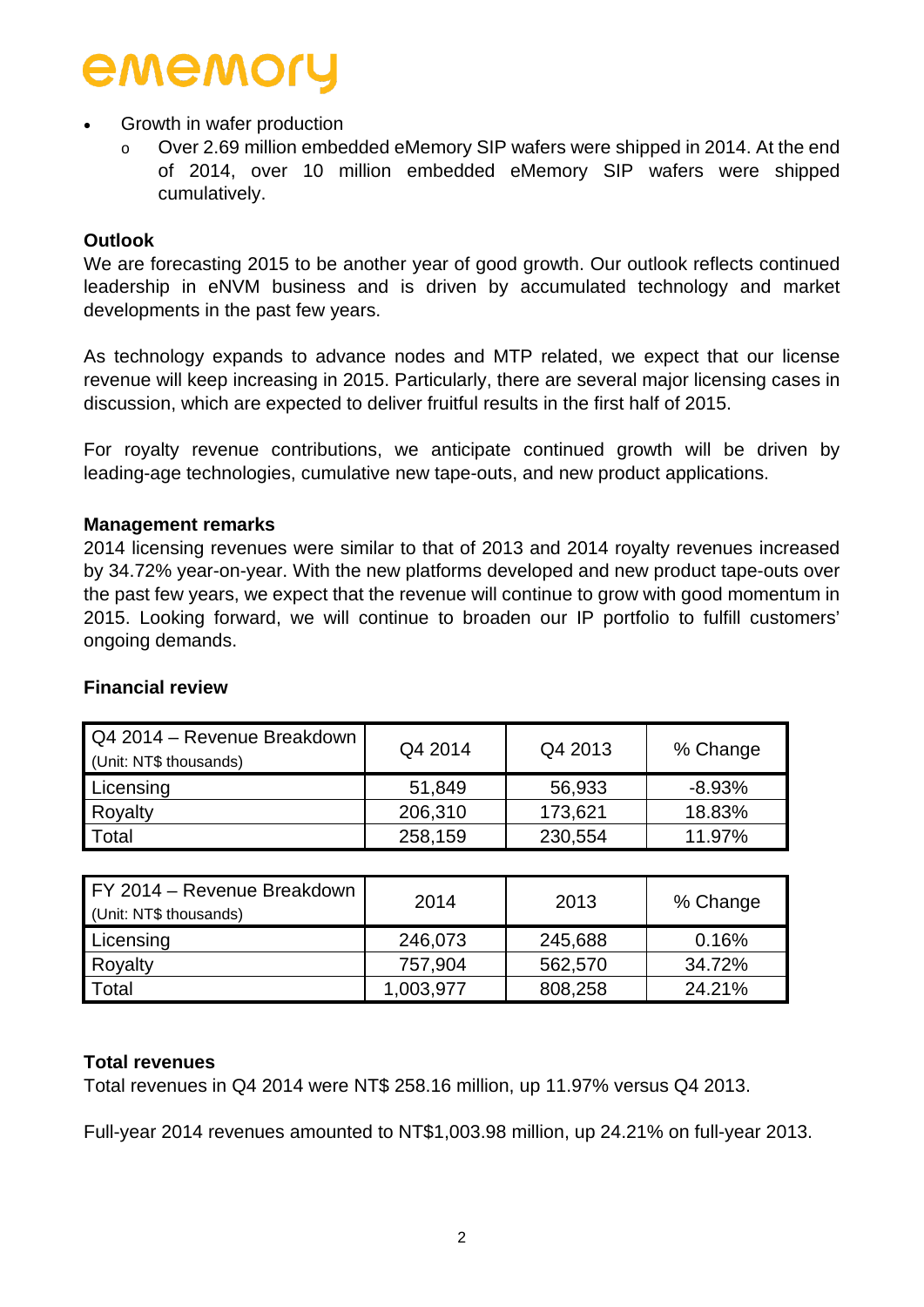### **Licensing revenues**

Licensing revenues in Q4 2014 decreased by 8.93% year-on-year to NT\$51.85 million, representing 20.08% of Q4 revenue. Licensing revenues was negatively impacted by high foundry capacity utilization, causing delay to the schedules of several technology development projects. However, as there are currently over 80 technology platform licensing projects under development, the decline in licensing revenues is assumed to be temporary.

Full-year 2014 licensing revenues amounted to NT\$ 246.07 million, up 0.16% versus 2013.

### **Royalty revenues**

Royalty revenues in Q4 2014 were up 18.83% year-on-year to NT\$206.31 million, representing 79.92% of Q4 revenue.

FY 2014 royalty revenues were NT\$757.90 million, up 34.72% year-on-year.

### **Gross margin**

Gross margin in Q4 2014 was 100% equal to in Q4 2013.

### **Operating expenses and operating margin**

Operating expenses in Q4 2014 increased by 19.03% year-on-year to NT\$148.50 million. The increase of Q4 operating expense was primarily due to higher bonus provisions. FY 2014 operating expenses were NT\$540.32 million, up 15.31% on full-year 2013.

Operating margin in Q4 2014 was 42.50%, down 3.4ppts versus Q4 2013. Full-year operating margin was 46.20%, up 4.2ppts from 2013.

#### **Earnings and income tax expense**

Net income in Q4 2014 increased by 10.50% year-on-year to NT\$100.90 million. FY 2014 net income was NT\$418.57 million, up 44.00% compared to 2013.

Income tax expense in Q4 2014 was NT\$ 14.66 million, down 10.30% from Q4 2013. Full-year 2014 income tax expense totaled NT\$57.93 million, up 12.45% from 2013.

In Q4 2014, earnings per share were NT\$1.33, up 9.92% from Q4 2013. FY 2014 earnings per share were NT\$5.52, up 42.64% from NT\$3.87 in 2013.

#### **Balance sheet**

At the end of 2014, cash and marketable securities totaled NT\$1,323.16 million, increased by NT\$114.78 million from 2013.

Total current liabilities were NT\$182.03 million, increased by NT\$32.67 million from 2013. The increase was mainly due to higher bonus provisions.

Net working capital was NT\$1,200.20 million, increased by NT\$95.97 million compared to 2013.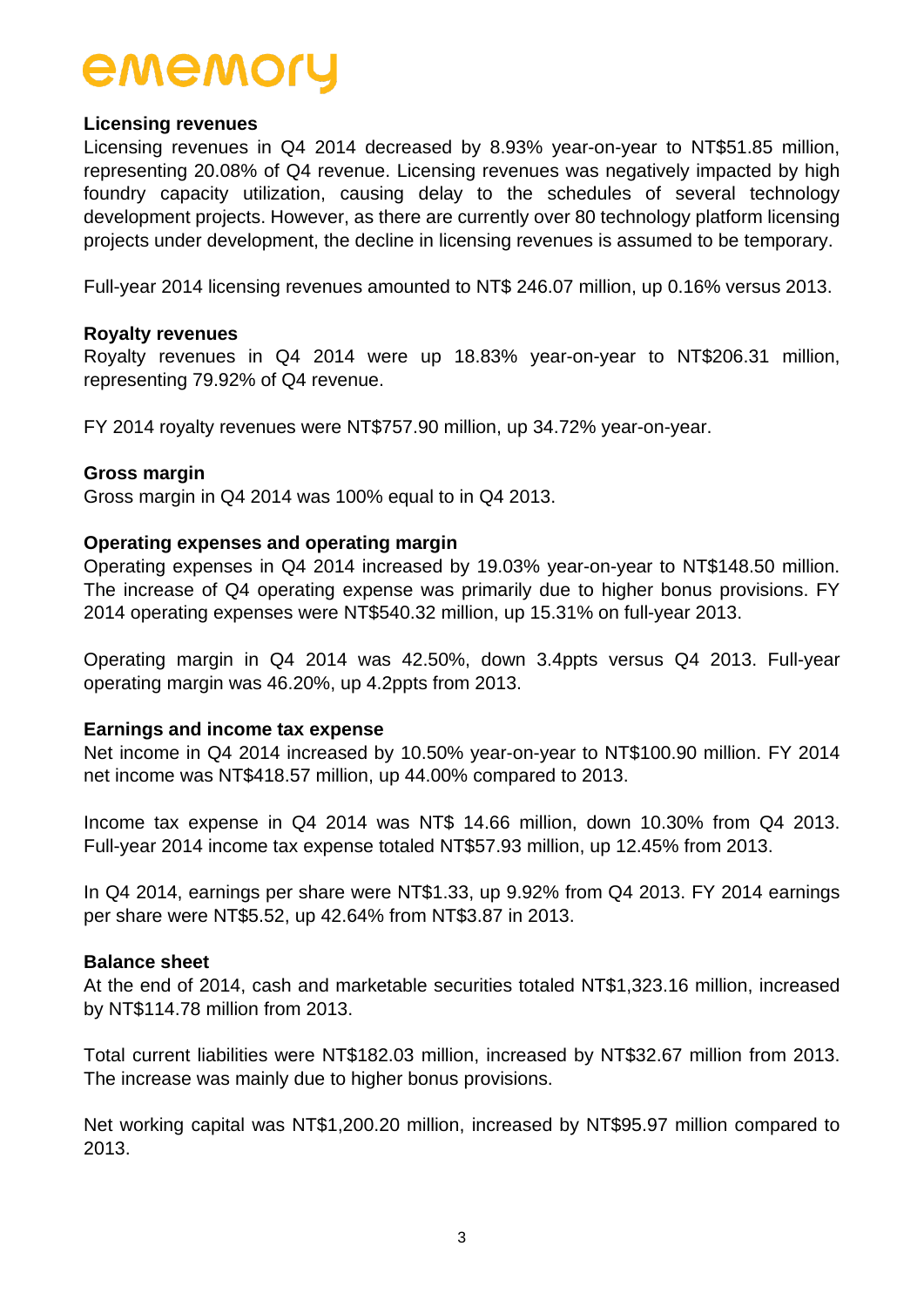# **Cash flow and dividend**

On a full-year basis, cash generated from operating activities increased by NT\$66.54 million to NT\$473.60 million in 2014.

Net cash used in investing activities was NT\$60.01 million, increased by NT\$40.76 million compared to 2013, primarily attributed to the increase of investments in debt securities and the acquisition of property, plant and equipment.

Net cash used in financing activities increased NT\$137.49 million to NT\$303.12 million. The increase was mainly due to the payment of cash dividends.

At the end of 2014, eMemory's cash balance was NT\$1,323.16 million, increased by NT\$114.78 million compared to 2013.

The Board of Directors recommended payment of a total dividend in respect of 2014 of NT\$6.0 per share (including dividends from retained earnings and dividends from capital surplus), an increase of 50% compared to 2013. The final dividend will be subject to shareholder approval on the date of 9 June 2015.

## **Licensing**

In 2014, 21 technology licenses were signed with 12 customers. Within these licenses, we are currently developing 81 process platforms which covering from 0.25um to 16nm, reflecting the ongoing demand for eMemory's technology. For licensing, due to our expansion to advanced nodes and MTP's development, we expect the company's development activities and revenue will both continue to grow. These technology licenses are summarized as follows:

- Progress in advance nodes:
	- o In 16nm process, memory cell was qualified and the first IP will be tapped out in the first half of 2015.
	- o In 28nm process, IPs were qualified in two process nodes and two customer tape-outs were delivered among nine developed platforms.
	- o In 40nm process, seven platforms are under development and one of them was qualified.
	- o In 55nm process, IPs were qualified in seven process nodes and twenty-six customer tape-outs were delivered among nineteen platforms under development.
	- o In 90nm process, IPs were qualified in five process nodes and two customer tape-outs were delivered among nine platforms under development.
- Automotive grade technology: we are cooperating with a leading foundry to have logic NVM with high reliability and high yield to achieve automotive grade. Currently, our IP in 0.25um and 0.18um BCD process platforms are qualified for production, and the development in 0.13um BCD process platform is in progress.
- Ultra low power and ultra low voltage IP: due to the growing demand of IoT and wireless RFIC's, we are cooperating with leading partner to develop the ultra low power and ultra low voltage (down to 0.7V) MTP solutions.
- MTP development: developments of MTP technology in 23 process platforms are in progress and ten customer products have been tapped out.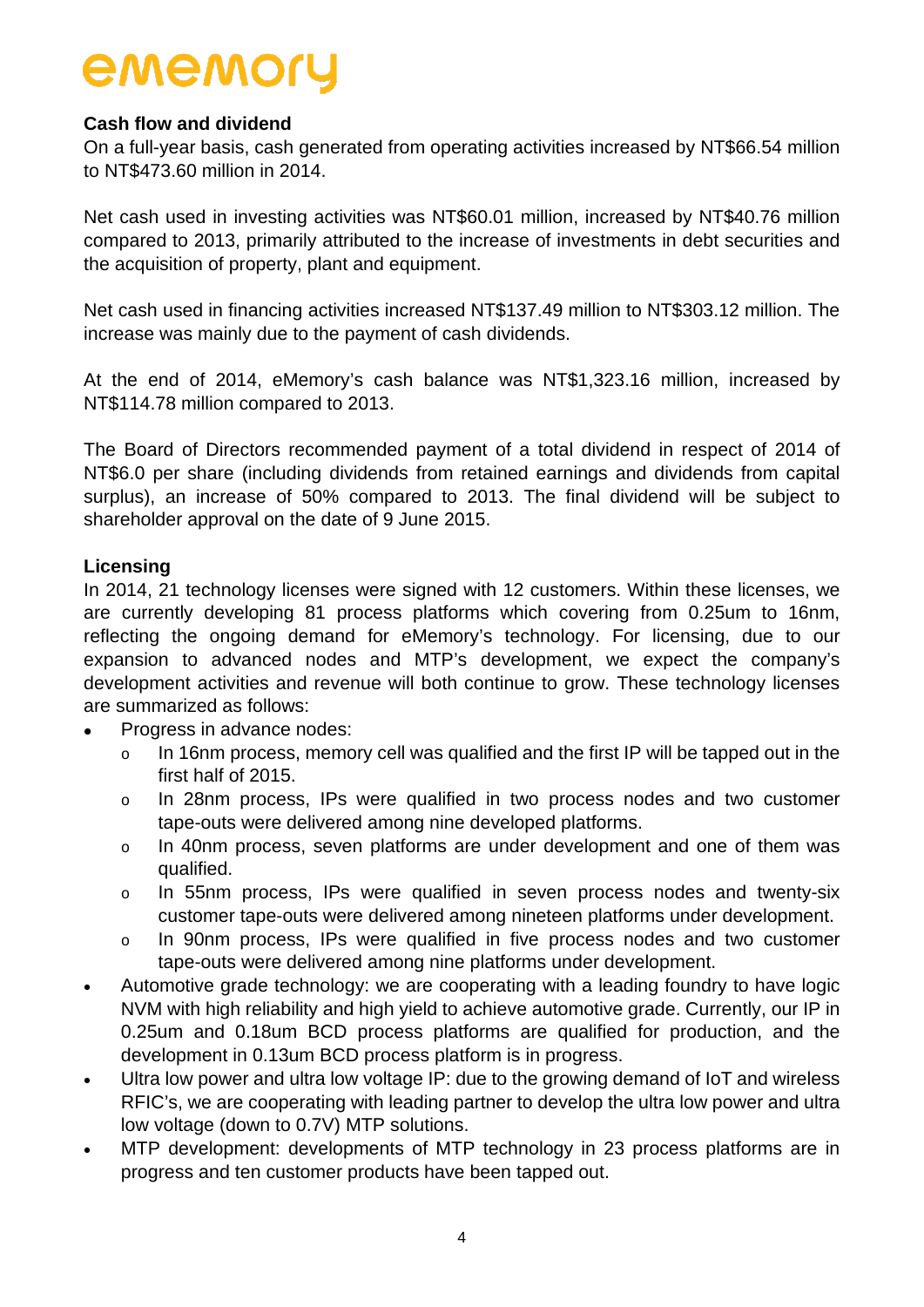# **Royalty**

eMemory is gaining share in a broad spectrum of applications. The following are the main contributors to royalty revenue:

- The applications which used by major smartphone customers will continue their momentum and expand to wearable devices.
- Our PMIC customers have penetrated into China smartphone market. We expect their production volume to increase and expand to fast charger and wireless charger PMIC related.
- PMIC from Asian baseband makers will continue to ramp up production.
- TDDI and LCD Driver in 55nm start to ramp up. In 2014, we have tapped out 25 IPs for 55nm driver. The average selling price of 55nm wafer is about 4 times of 8" wafer. Royalty revenue is expected to increase significantly in the second half of 2015 due to mass production of 55nm driver.
- Other driving forces include STB, Fingerprint and CIS sensors, which tapped out in the second half of 2014. We expect the abovementioned to start ramp up in the second half of 2015.

# **Employees**

At 31 December 2014, eMemory had 218 full-time employees, an increase of 2.3% compared to 2013. Among them 150 are R&D engineers.

# **Cautionary Statement**

This report contains forward-looking statements, which are subject to risk factors associated with semiconductor and intellectual property business. It is believed that the expectations reflected in these statements are reasonable. But they may be affected by a variety of variables, many of which are beyond our control. These variables could cause actual results or trends to differ materially which include, but are not limited to: wafer price fluctuation, actual demand, rapid technology change, delays or failures of customers' tape-outs into wafer production, our ability to negotiate, monitor and enforce agreements for the determination and payment of royalties, any bug or fault in our technology which leads to significant damage to our technology and reputation, actual or potential litigation, semiconductor industry cycle and general economic conditions. Except as required by law, eMemory undertakes no obligation to update or revise any forward-looking statements, whether as a result of new information, future events, or otherwise.

## **Contacts**

Liz Lee Investor Relations eMemory Technology Inc. +886-3-5601168 [ir@ememory.com.tw](mailto:ir@ememory.com.tw)

**-Financial Tables To Follow-**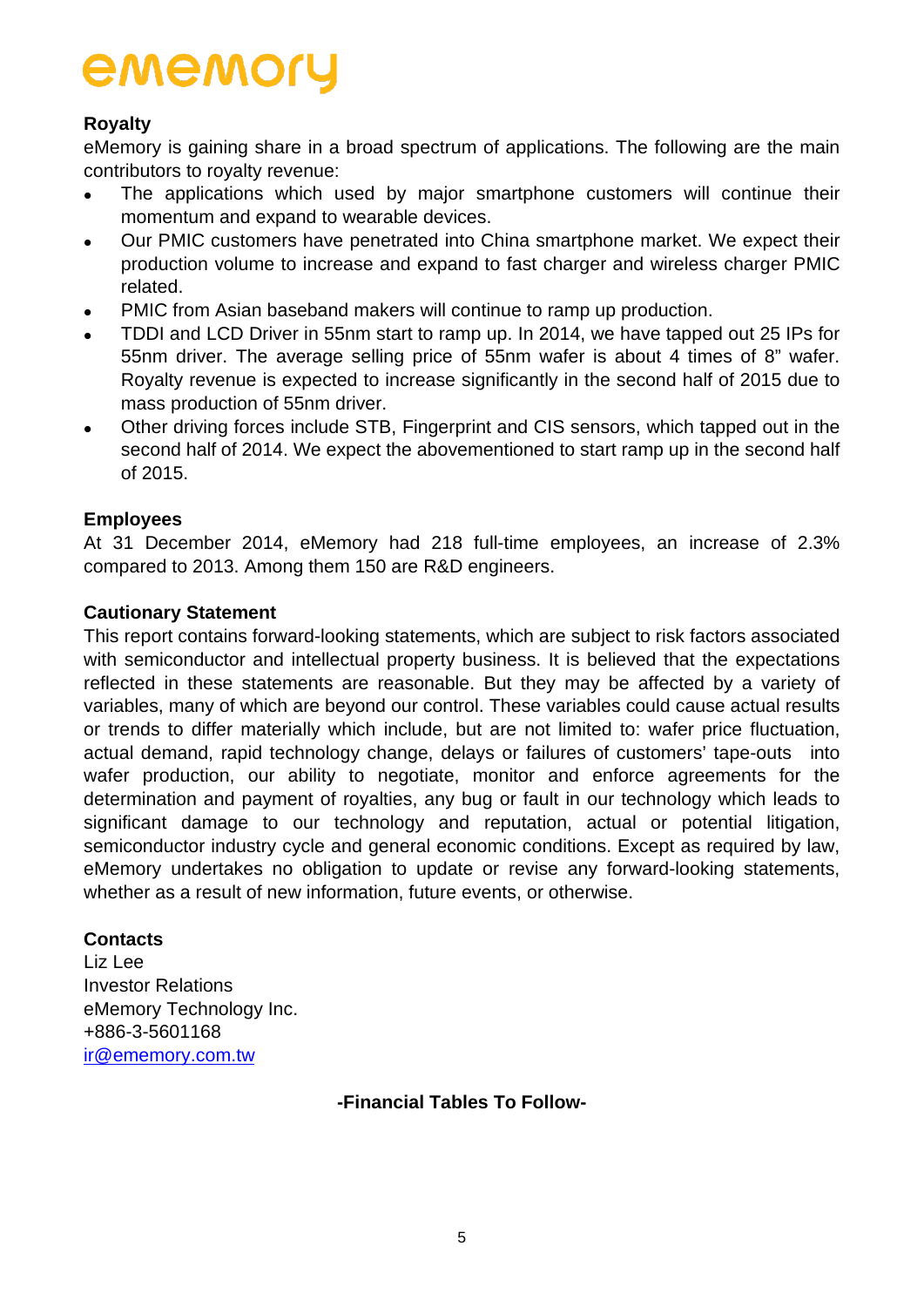#### **CONSOLIDATED BALANCE SHEETS DECEMBER 31, 2014 AND 2013 (In Thousands of New Taiwan Dollars)**

| <b>December 31, 2014</b>                           |               |                          | <b>December 31, 2013</b> |                          |                                             | <b>December 31, 2014</b> | <b>December 31, 2013</b> |               |                  |
|----------------------------------------------------|---------------|--------------------------|--------------------------|--------------------------|---------------------------------------------|--------------------------|--------------------------|---------------|------------------|
| <b>ASSETS</b>                                      | <b>Amount</b> | %                        | <b>Amount</b>            | $\%$                     | <b>LIABILITIES AND SHAREHOLDERS' EQUITY</b> | <b>Amount</b>            | %                        | <b>Amount</b> | %                |
| <b>CURRENT ASSETS</b>                              |               |                          |                          |                          | <b>CURRENT LIABILITIES</b>                  |                          |                          |               |                  |
| Cash                                               | \$1,323,163   | 67                       | \$1,208,387              | 66                       | Other payables                              | \$<br>81,862             | 4                        | 60,599        | 3                |
| Accounts receivable - net                          | 49,019        | $\mathbf{3}$             | 36,238                   | 2                        | Bonuses payable to employees, directors and |                          |                          |               |                  |
| Accounts receivable - related parties              |               |                          |                          |                          | supervisors                                 | 64,207                   | 3                        | 44,465        | $\overline{2}$   |
|                                                    | 1,325         |                          | 313                      |                          | Payables on equipment                       | 8,021                    |                          | 3,617         |                  |
| Other receivables                                  | 508           |                          | 1,355                    |                          | <b>Current tax liabilities</b>              | 19,792                   |                          | 29,379        | $\overline{2}$   |
| Other receivables - related parties                | 105           |                          | 107                      |                          | Other current liabilities                   | 8,147                    |                          | 11,295        |                  |
| Prepayments                                        | 7,363         |                          | 6,400                    |                          |                                             |                          |                          |               |                  |
| Other current assets                               | 748           | $\overline{\phantom{a}}$ | 789                      | $\equiv$ $\equiv$        | <b>Total current liabilities</b>            | 182,029                  | 9                        | 149,355       | $\frac{8}{2}$    |
| <b>Total current assets</b>                        | 1,382,231     | 70                       | 1,253,589                | $-68$                    | <b>NON-CURRENT LIABILITIES</b>              |                          |                          |               |                  |
|                                                    |               |                          |                          |                          | Accrued pension liabilities                 | 14,669                   |                          | 15,721        |                  |
| <b>NON-CURRENT ASSETS</b>                          |               |                          |                          |                          | Guarantee deposits received                 | 415                      | $\overline{\phantom{a}}$ | 405           |                  |
| Financial assets measured at cost - noncurrent     |               |                          |                          |                          |                                             |                          |                          |               |                  |
|                                                    | 16,675        | -1                       | 19,080                   |                          | Total non-current liabilities               | 15,084                   |                          | 16,126        |                  |
| Debt investment with no active market - noncurrent |               |                          |                          |                          |                                             |                          |                          |               |                  |
|                                                    | 33,608        | $\overline{2}$           | 1,540                    | $\blacksquare$           | <b>Total liabilities</b>                    | 197,113                  | 10                       | 165,481       |                  |
| Investment accounted for using equity method       |               |                          |                          |                          |                                             |                          |                          |               |                  |
|                                                    | 3,981         |                          | 10,126                   |                          | EQUITY ATTRIBUTABLE TO SHAREHOLDERS OF      |                          |                          |               |                  |
| Property, plant and equipment                      | 503,671       | 25                       | 507,402                  | 28                       | THE COMPANY                                 |                          |                          |               |                  |
| Intangible assets                                  | 37,763        | 2                        | 32,501                   | $\overline{2}$           | Ordinary shares                             | 768,323                  |                          | 768,323       |                  |
| Deferred tax assets                                | 3,135         |                          | 2,366                    |                          | Capital surplus                             | 521,569                  | $\frac{39}{26}$          | 556,787       | $\frac{42}{31}$  |
| Refundable deposits                                | 1,857         |                          | 1,830                    | $\overline{\phantom{a}}$ | Retained earnings                           |                          |                          |               |                  |
|                                                    |               |                          |                          |                          | Legal reserve                               | 142,194                  |                          | 113,130       | $6\phantom{1}6$  |
| Total non-current assets                           | 600,690       | 30                       | 574,845                  | 32                       | Special reserve                             | 926                      | $\overline{\phantom{a}}$ | 926           |                  |
|                                                    |               |                          |                          |                          | Unappropriated earnings                     | 421,545                  | $\frac{21}{1}$           | 292,536       |                  |
|                                                    |               |                          |                          |                          | Total retained earnings                     | 564,665                  |                          | 406,592       | $\frac{16}{22}$  |
|                                                    |               |                          |                          |                          | Treasury shares                             | (68, 749)                | $\frac{28}{(3)}$         | (68, 749)     | $\overline{(4)}$ |
|                                                    |               |                          |                          |                          | <b>Total equity</b>                         | 1,785,808                | 90                       | 1,662,953     | $-91$            |
| <b>TOTAL</b>                                       | \$1,982,921   | 100                      | \$1,828,434              | 100                      | <b>TOTAL</b>                                | \$1,982,921              | 100                      | \$1,828,434   | 100              |
|                                                    |               |                          |                          |                          |                                             |                          |                          |               |                  |

|                                                                                   | <b>December 31, 2014</b> |                         | December 31, 2013 |                 |  |  |
|-----------------------------------------------------------------------------------|--------------------------|-------------------------|-------------------|-----------------|--|--|
| <b>ITIES AND SHAREHOLDERS' EQUITY</b>                                             | <b>Amount</b>            | %                       | <b>Amount</b>     | %               |  |  |
| <b>ENT LIABILITIES</b><br>er payables<br>uses payable to employees, directors and | \$<br>81,862             | $\overline{\mathbf{4}}$ | \$<br>60,599      | 3               |  |  |
| pervisors                                                                         | 64,207                   | 3                       | 44,465            | $\overline{2}$  |  |  |
| ables on equipment                                                                | 8,021                    |                         | 3,617             |                 |  |  |
| ent tax liabilities                                                               | 19,792                   | 1                       | 29,379            | $\mathbf{2}$    |  |  |
| er current liabilities                                                            | 8,147                    | 1                       | 11,295            | $\mathbf 1$     |  |  |
| <b>Total current liabilities</b>                                                  | 182,029                  | 9                       | 149,355           | 8               |  |  |
| <b>URRENT LIABILITIES</b><br>ued pension liabilities<br>rantee deposits received  | 14,669<br>415            | 1                       | 15,721<br>405     | 1               |  |  |
| <b>Total non-current liabilities</b>                                              | 15,084                   | 1                       | 16,126            | $\mathbf{1}$    |  |  |
| <b>Total liabilities</b>                                                          | 197,113                  | 10                      | 165,481           | 9               |  |  |
| Y ATTRIBUTABLE TO SHAREHOLDERS OF<br><b>COMPANY</b>                               |                          |                         |                   |                 |  |  |
| nary shares                                                                       | 768,323                  | <u>39</u>               | 768,323           |                 |  |  |
| tal surplus                                                                       | 521,569                  | 26                      | 556,787           | $\frac{42}{31}$ |  |  |
| ined earnings                                                                     |                          |                         |                   |                 |  |  |
| gal reserve                                                                       | 142,194                  | 7                       | 113,130           | 6               |  |  |
| ecial reserve                                                                     | 926                      |                         | 926               |                 |  |  |
| nappropriated earnings                                                            | 421,545                  | 21                      | 292,536           | 16              |  |  |
| Total retained earnings                                                           | 564,665                  | <u>28</u>               | 406,592           | 22              |  |  |
| sury shares                                                                       | (68, 749)                | (3)                     | (68, 749)         | (4)             |  |  |
| <b>Total equity</b>                                                               | 1,785,808                | 90                      | 1,662,953         | 91              |  |  |
|                                                                                   | \$1,982,921              | 100                     | \$1,828,434       | 100             |  |  |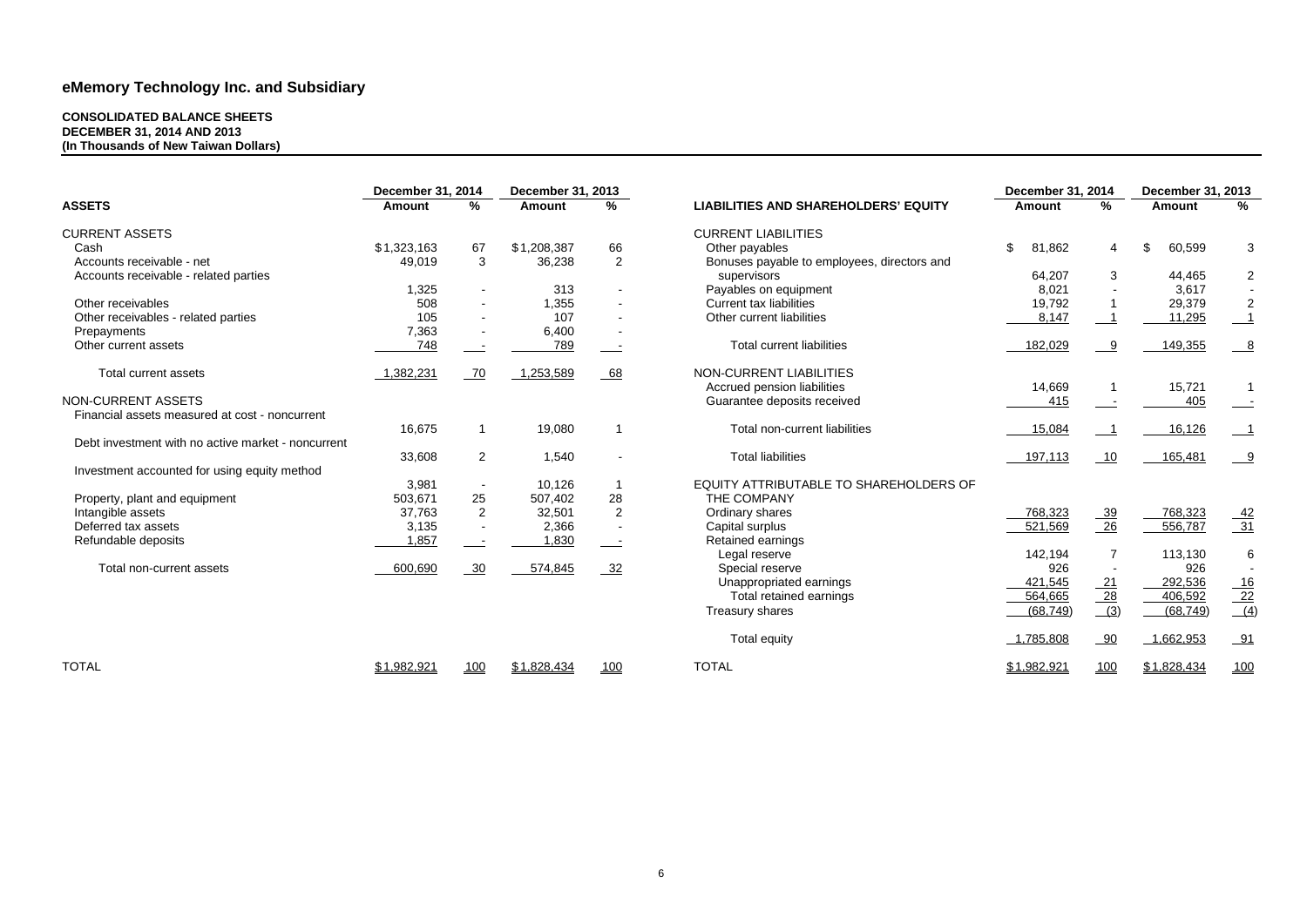### **CONSOLIDATED STATEMENTS OF COMPREHENSIVE INCOME FOR THE YEARS ENDED DECEMBER 31, 2014 AND 2013 (In Thousands of New Taiwan Dollars, Except Earnings Per Share)**

|                                                                                                                                         | 2014                         |                | 2013                         |                               |  |
|-----------------------------------------------------------------------------------------------------------------------------------------|------------------------------|----------------|------------------------------|-------------------------------|--|
|                                                                                                                                         | <b>Amount</b>                | $\%$           | <b>Amount</b>                | $\%$                          |  |
| <b>OPERATING REVENUE</b>                                                                                                                | \$1,003,977                  | 100            | \$<br>808,258                | 100                           |  |
| <b>OPERATING COSTS</b>                                                                                                                  |                              |                |                              |                               |  |
| <b>GROSS PROFIT</b>                                                                                                                     | 1,003,977                    | <u>100</u>     | 808,258                      | 100                           |  |
| <b>OPERATING EXPENSES</b><br>Selling and marketing expenses<br>General and administrative expenses<br>Research and development expenses | 87,489<br>133,153<br>319,679 | 8<br>14<br>32  | 72,996<br>111,665<br>283,913 | 9<br>14<br>35                 |  |
| Total operating expenses                                                                                                                | 540,321                      | 54             | 468,574                      | 58                            |  |
| <b>OPERATING INCOME</b>                                                                                                                 | 463,656                      | <u>46</u>      | 339,684                      | 42                            |  |
| NON-OPERATING INCOME AND EXPENSES<br>Other income<br>Other gains and losses<br>Share of loss of associates                              | 20,387<br>2,079<br>(9,623)   | $\overline{2}$ | 13,127<br>2,598<br>(13, 251) | $\overline{2}$<br>(2)         |  |
| Total non-operating income and expenses                                                                                                 | 12,843                       | $\overline{2}$ | 2,474                        |                               |  |
| PROFIT BEFORE INCOME TAX                                                                                                                | 476,499                      | 48             | 342,158                      | 42                            |  |
| <b>INCOME TAX EXPENSE</b>                                                                                                               | 57,930                       | 6              | 51,518                       | 6                             |  |
| NET PROFIT FOR THE YEAR                                                                                                                 | 418,569                      | <u>42</u>      | 290,640                      | - 36                          |  |
| OTHER COMPREHENSIVE INCOME<br>Actuarial gain arising from defined benefit plans                                                         | 1,080                        |                | 1,896                        |                               |  |
| Other comprehensive income for the year                                                                                                 | 1,080                        |                | 1,896                        |                               |  |
| TOTAL COMPREHENSIVE INCOME FOR THE<br><b>YEAR</b>                                                                                       | 419,649<br>\$                | 42             | \$<br>292,536                | <u>36</u>                     |  |
| NET PROFIT ATTRIBUTABLE TO:<br>Owners of the Company<br>Non-controlling interests                                                       | 418,569<br>\$                | 42             | 290,640<br>\$                | 36                            |  |
|                                                                                                                                         | 418,569<br>\$                | 42             | \$290,640                    | $\frac{36}{5}$<br>(Continued) |  |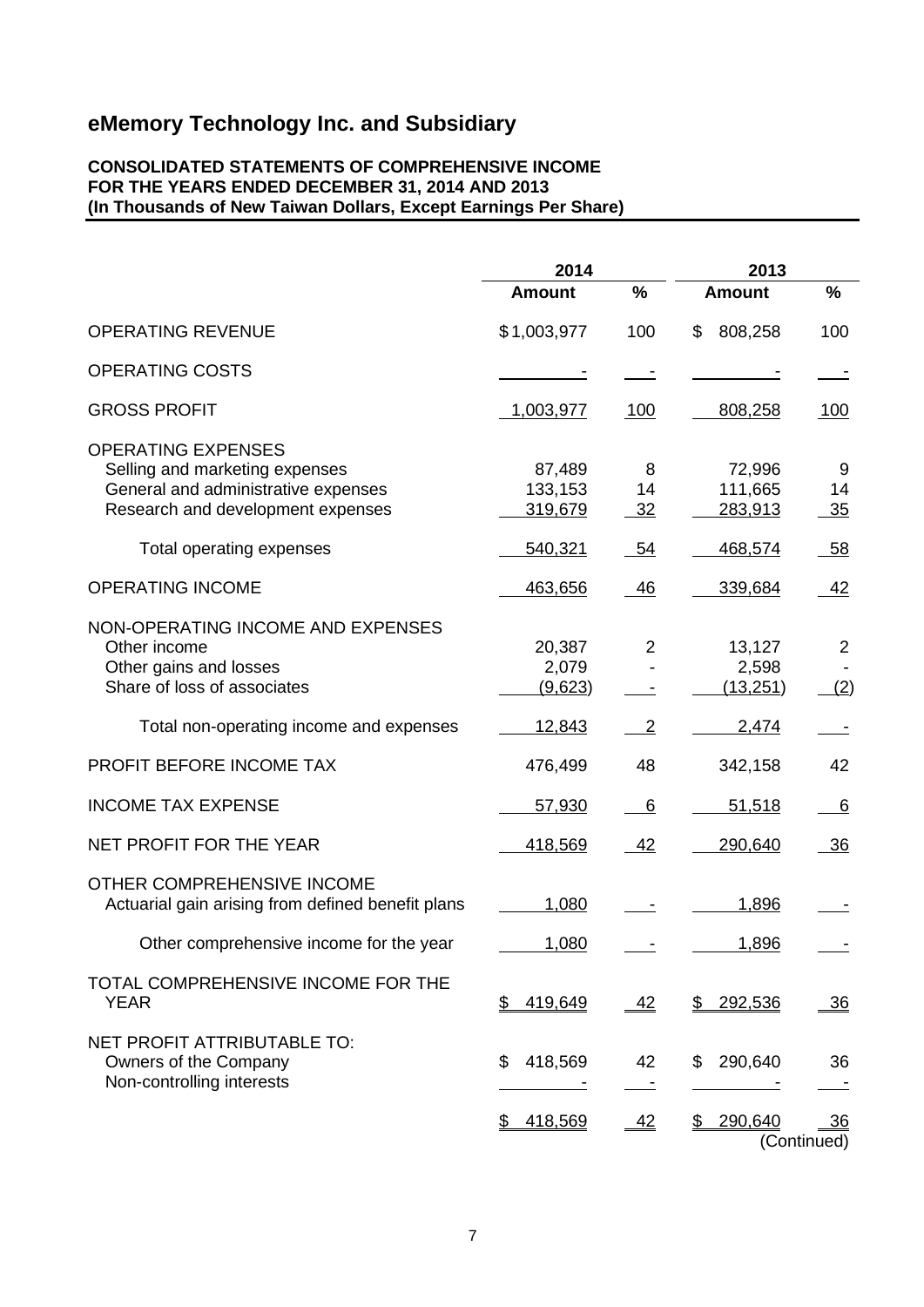### **CONSOLIDATED STATEMENTS OF COMPREHENSIVE INCOME FOR THE YEARS ENDED DECEMBER 31, 2014 AND 2013 (In Thousands of New Taiwan Dollars, Except Earnings Per Share)**

| 2014                    |    | 2013          |           |
|-------------------------|----|---------------|-----------|
| Amount                  | %  | <b>Amount</b> | %         |
|                         |    |               |           |
| \$<br>419,649           | 42 | 292,536<br>\$ | 36        |
|                         |    |               |           |
| \$<br>419,649           | 42 | 292,536<br>\$ | <u>36</u> |
| \$<br>5.52<br>ጥ<br>5.51 |    | 3.87<br>3.84  |           |
|                         |    |               |           |

(Concluded)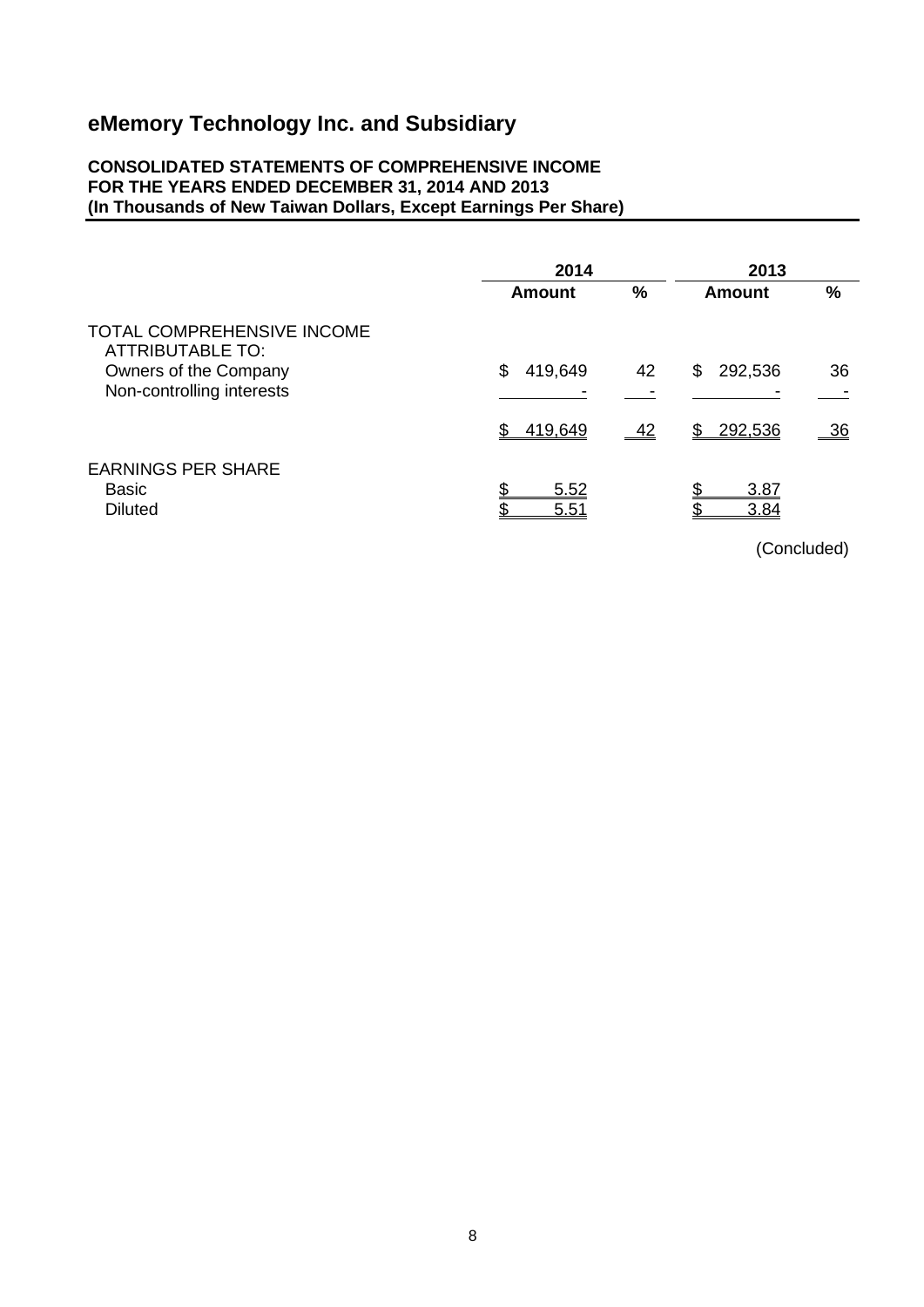#### **CONSOLIDATED STATEMENTS OF CHANGES IN EQUITY FOR THE YEARS ENDED DECEMBER 31, 2014 AND 2013 (In Thousands of New Taiwan Dollars)**

|                                                                                                                          | <b>Ordinary Shares</b>          |               |                          |                      | <b>Retained Earnings</b> |                                   |                                          |                                  |                      |
|--------------------------------------------------------------------------------------------------------------------------|---------------------------------|---------------|--------------------------|----------------------|--------------------------|-----------------------------------|------------------------------------------|----------------------------------|----------------------|
|                                                                                                                          | <b>Shares</b><br>(In Thousands) | <b>Amount</b> | <b>Capital Surplus</b>   | <b>Legal Reserve</b> | <b>Special Reserve</b>   | Unappropriated<br><b>Earnings</b> | <b>Total Retained</b><br><b>Earnings</b> | <b>Treasury</b><br><b>Shares</b> | <b>Total Equity</b>  |
| BALANCE, JANUARY 1, 2013                                                                                                 | 76,833                          | \$768,323     | \$600,341                | 96,699               | 5,773<br>\$              | \$162,928                         | \$<br>265,400                            | \$(105,313)                      | \$1,528,751          |
| Appropriation of 2012 earnings<br>Legal reserve<br>Cash dividends distributed by the Group<br>Reverse of special reserve |                                 |               |                          | 16,431               | (4, 847)                 | (16, 431)<br>(151, 344)<br>4,847  | (151, 344)                               |                                  | $\sim$<br>(151, 344) |
| Change in capital surplus from investments in associates accounted for by<br>using equity method                         |                                 |               | 1,776                    |                      |                          |                                   |                                          |                                  | 1,776                |
| Issue of cash dividends from capital surplus                                                                             |                                 |               | (50, 568)                |                      |                          |                                   |                                          |                                  | (50, 568)            |
| Net profit for the year ended December 31, 2013                                                                          |                                 |               |                          |                      |                          | 290,640                           | 290,640                                  | $\overline{\phantom{a}}$         | 290,640              |
| Other comprehensive income for the year ended December 31, 2013                                                          |                                 |               |                          |                      |                          | 1,896                             | 1,896                                    |                                  | 1,896                |
| Total comprehensive income for the year ended December 31, 2013                                                          |                                 |               |                          |                      |                          | 292,536                           | 292,536                                  |                                  | 292,536              |
| Buy-back of ordinary shares                                                                                              | $\blacksquare$                  |               | $\overline{\phantom{a}}$ |                      |                          |                                   | $\blacksquare$                           | (30, 997)                        | (30, 997)            |
| Share-based payment transactions                                                                                         |                                 |               | 5,238                    |                      |                          |                                   |                                          | 67,561                           | 72,799               |
| BALANCE, DECEMBER 31, 2013                                                                                               | 76,833                          | 768,323       | 556,787                  | 113,130              | 926                      | 292,536                           | 406,592                                  | (68, 749)                        | 1,662,953            |
| Appropriation of 2013 earnings<br>Legal reserve<br>Cash dividends distributed by the Group                               |                                 |               |                          | 29,064               |                          | (29,064)<br>(261, 576)            | (261, 576)                               |                                  | (261, 576)           |
| Change in capital surplus from investments in associates accounted for by<br>using equity method                         |                                 |               | 6,335                    |                      |                          |                                   |                                          |                                  | 6,335                |
| Issue of cash dividends from capital surplus                                                                             |                                 |               | (41, 553)                |                      |                          |                                   |                                          |                                  | (41, 553)            |
| Net profit for the year ended December 31, 2014                                                                          | $\overline{\phantom{a}}$        |               | $\blacksquare$           |                      |                          | 418,569                           | 418,569                                  | $\sim$                           | 418,569              |
| Other comprehensive income for the year ended December 31, 2014                                                          |                                 |               |                          |                      |                          | 1,080                             | 1,080                                    |                                  | 1,080                |
| Total comprehensive income for the year ended December 31, 2014                                                          |                                 |               |                          |                      |                          | 419,649                           | 419,649                                  |                                  | 419,649              |
| BALANCE, DECEMBER 31, 2014                                                                                               | 76,833                          | \$768,323     | \$ 521,569               | \$142,194            | 926<br>$\frac{1}{2}$     | \$421,545                         | \$ 564,665                               | \$ (68, 749)                     | \$1,785,808          |

.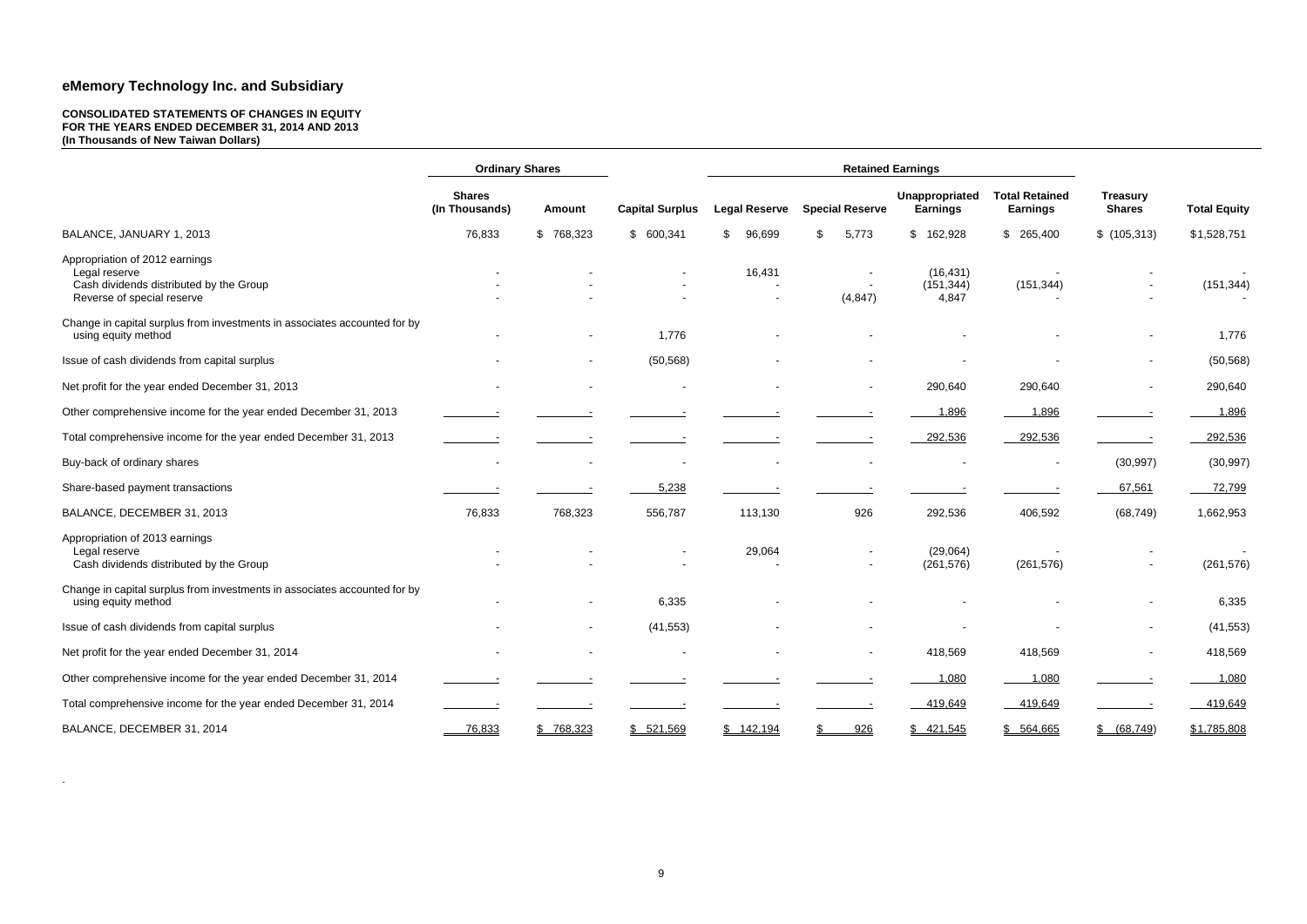### **CONSOLIDATED STATEMENTS OF CASH FLOWS FOR THE YEARS ENDED DECEMBER 31, 2014 AND 2013 (In Thousands of New Taiwan Dollars)**

|                                                                                                               | 2014           | 2013                    |
|---------------------------------------------------------------------------------------------------------------|----------------|-------------------------|
| CASH FLOWS FROM OPERATING ACTIVITIES                                                                          |                |                         |
| Income before income tax                                                                                      | \$<br>476,499  | \$<br>342,158           |
| Adjustments for:                                                                                              |                |                         |
| Depreciation expenses                                                                                         | 27,969         | 29,046                  |
| Amortization expenses                                                                                         | 9,017          | 11,676                  |
| Bad debt expense (reversal of bad debt expense) on accounts                                                   |                |                         |
| receivable                                                                                                    | 1,760          | (3,098)                 |
| Interest income                                                                                               | (12, 853)      | (9,943)                 |
| Dividend income                                                                                               | (5,753)        | (1, 438)                |
| Compensation cost of employee share options                                                                   |                | 5,440                   |
| Share of loss of associates                                                                                   | 9,623          | 13,251                  |
| Gain on disposal of investments                                                                               | (447)          | (46)                    |
| Impairment losses on financial assets                                                                         | 5,262          |                         |
| Net gain on foreign currency exchange                                                                         | (6,640)        | (2,091)                 |
| Property, plant and equipment reclassified as operating                                                       |                |                         |
| expenses                                                                                                      |                | 58                      |
| Intangible asset reclassified as operating expenses                                                           |                | 32                      |
| Changes in operating assets and liabilities                                                                   |                |                         |
| Increase in accounts receivable                                                                               | (12, 200)      | (13, 757)               |
| Increase in accounts receivable - related parties                                                             | (1,012)        | (310)                   |
| Decrease (increase) in other receivables                                                                      | 5              | (5)                     |
| Decrease (increase) in other receivables - related parties                                                    | $\overline{2}$ | (15)                    |
| Increase in prepayments                                                                                       | (1,927)        | (1, 562)                |
| Decrease (increase) in other current assets                                                                   | 41             | (282)                   |
| Increase in other payables                                                                                    | 21,262         | 16,420                  |
| (Decrease) increase in other current liabilities                                                              | (3, 148)<br>28 | 6,573                   |
| Increase (decrease) in accrued pension liabilities<br>Increase in bonuses payable to employees, directors and |                | (11)                    |
| supervisors                                                                                                   | 19,742         | 18,517                  |
| Cash generated from operations                                                                                | 527,230        | 410,613                 |
| Interest received                                                                                             | 12,823         | 9,786                   |
| Income tax paid                                                                                               | (66, 450)      | (13, 338)               |
| Net cash generated from operating activities                                                                  | 473,603        | 407,061                 |
|                                                                                                               |                |                         |
| CASH FLOWS FROM INVESTING ACTIVITIES                                                                          |                |                         |
| Purchase of available-for-sale financial assets                                                               | (305, 644)     | (137,000)               |
| Proceeds from disposal of available-for-sale financial assets                                                 | 306,091        | 137,046                 |
| Increase in debt investments with no active market                                                            | (32,068)       | (13)                    |
| Refunded shares on liquidation of investee accounted for using                                                |                |                         |
| equity method                                                                                                 |                | 2,274                   |
| Acquisition of property, plant and equipment                                                                  | (19, 834)      | (10, 789)               |
| Increase in refundable deposits                                                                               | (27)           |                         |
| Acquisition of intangible assets                                                                              | (14, 279)      | (12, 204)               |
| Dividend received                                                                                             | 5,753          | <u>1,438</u>            |
|                                                                                                               |                |                         |
| Net cash used in investing activities                                                                         | (60,008)       | (19,248)<br>(Continued) |
|                                                                                                               |                |                         |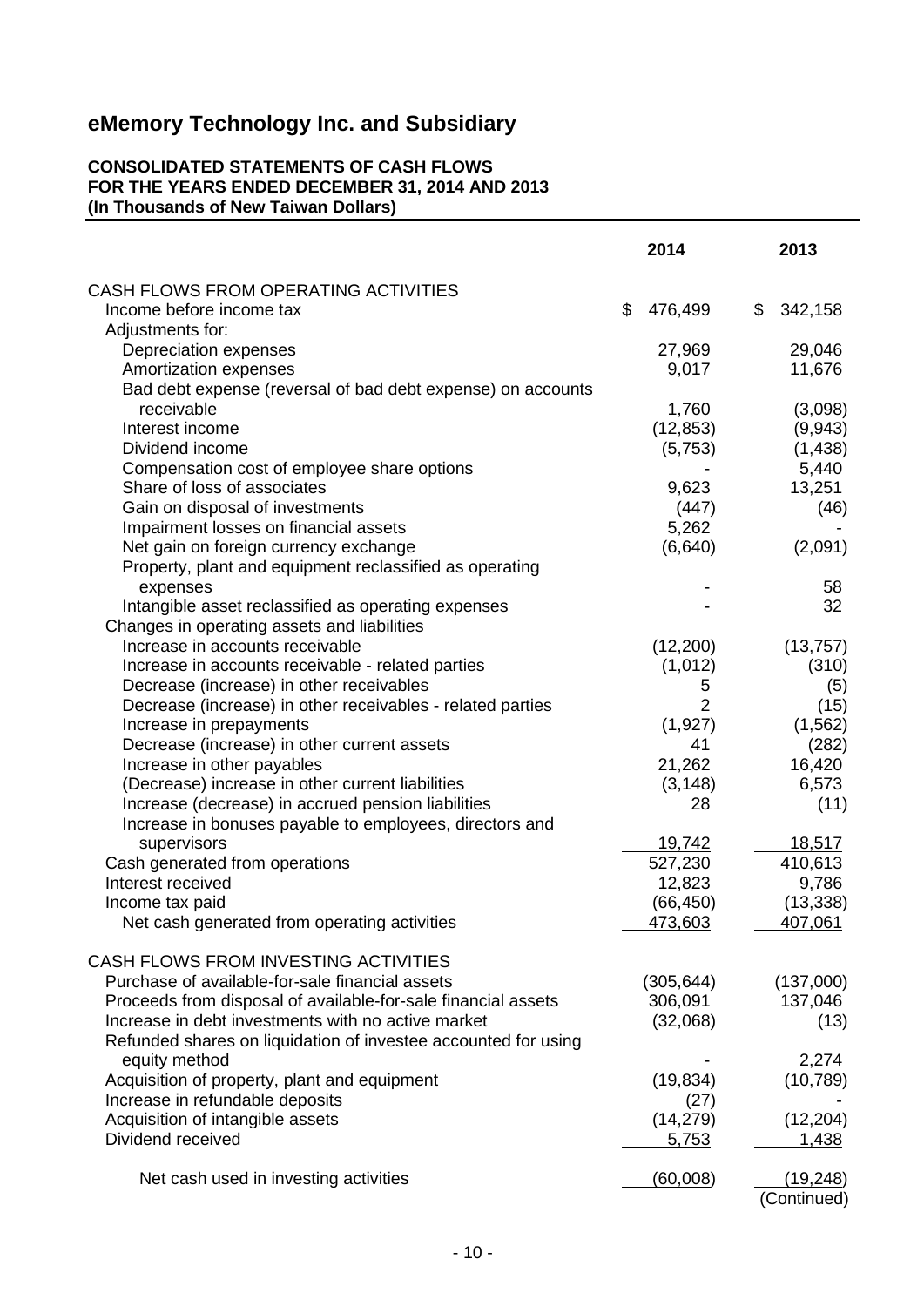### **CONSOLIDATED STATEMENTS OF CASH FLOWS FOR THE YEARS ENDED DECEMBER 31, 2014 AND 2013 (In Thousands of New Taiwan Dollars)**

|                                                                                                                                                                                                                   | 2014                   | 2013                                        |
|-------------------------------------------------------------------------------------------------------------------------------------------------------------------------------------------------------------------|------------------------|---------------------------------------------|
| CASH FLOWS FROM FINANCING ACTIVITIES<br>Dividends paid<br>Increase (decrease) in guarantee deposits received<br>Payments for buy-back of ordinary shares<br>Proceeds from reissue of treasury shares to employees | (303, 129)<br>\$<br>10 | \$ (201, 912)<br>(77)<br>(30,997)<br>67,359 |
| Net cash used in financing activities                                                                                                                                                                             | (303, 119)             | (165,627)                                   |
| EFFECTS OF EXCHANGE RATE CHANGES ON THE BALANCE<br>OF CASH HELD IN FOREIGN CURRENCIES                                                                                                                             | 4,300                  | 1,334                                       |
| <b>NET INCREASE IN CASH</b>                                                                                                                                                                                       | 114,776                | 223,520                                     |
| CASH AT THE BEGINNING OF THE YEAR                                                                                                                                                                                 | 1,208,387              | 984,867                                     |
| CASH AT THE END OF THE YEAR                                                                                                                                                                                       | <u>\$1,323,163</u>     | \$1,208,387                                 |

(Concluded)